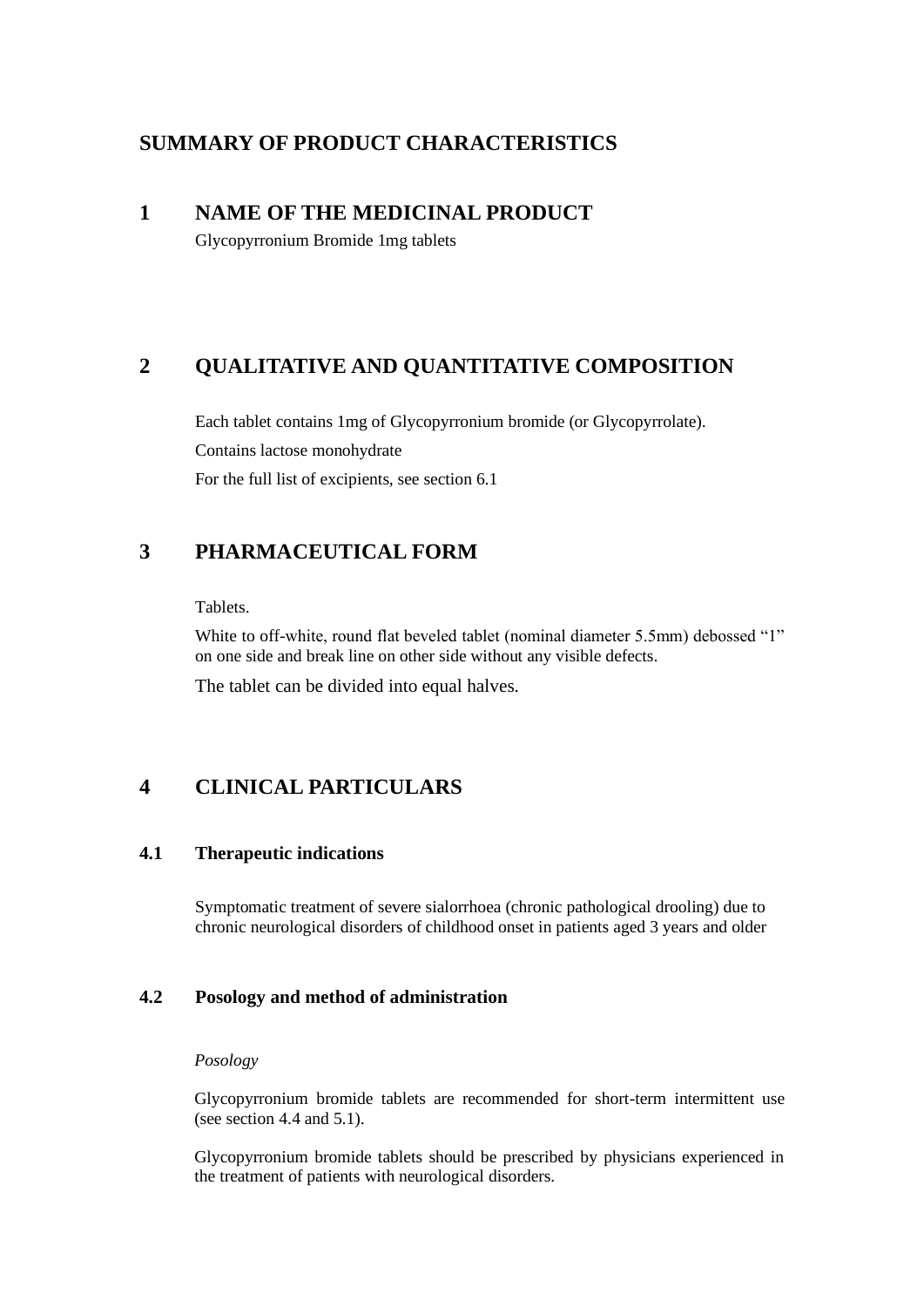# **Paediatric population**

# Children and adolescents aged 3 years and older

The dosing schedule for Glycopyrronium bromide tablets is based on the weight of the child with the initial dosing of 0.02 mg/kg to be given orally three times daily and titrate in increments of 0.02 mg/kg every 5-7 days based on therapeutic response and adverse reactions. The maximum recommended dosage is 0.1 mg/kg three times daily not to exceed 1.5-3 mg per dose based upon weight. For greater detail, see Table 1.

During the four-week titration period, dosing can be increased with the recommended dose titration schedule while ensuring that the anticholinergic adverse events are tolerable. Prior to each increase in dose, review the tolerability of the current dose level with the patient's caregiver.

Younger children may be more susceptible to adverse events and this should be kept in mind when dose adjustments are carried out.

Following the dose titration period, the child's sialorrhoea should be monitored, in conjunction with the carer at no longer than 3 monthly intervals, to assess changes in efficacy and/or tolerability over time, and the dose adjusted accordingly

| Weight    | Dose level | Dose level | Dose level        | Dose level        | Dose level        |
|-----------|------------|------------|-------------------|-------------------|-------------------|
|           |            |            | 3                 | 4                 | 5                 |
| Kg        | $(-0.02)$  | $(-0.04)$  | $(-0.06)$         | $(-0.08)$         | $(-0.1)$          |
|           | $mg/kg$ )  | $mg/kg$ )  | $mg/kg$ )         | mg/kg)            | mg/kg)            |
| $13 - 17$ | 0.3mg      | 0.6mg      | 0.9mg             | 1.2mg             | 1.5mg             |
| 18-22     | 0.4mg      | 0.8mg      | 1.2mg             | 1.6mg             | 2.0mg             |
| $23 - 27$ | 0.5mg      | 1.0mg      | 1.5mg             | 2.0mg             | 2.5mg             |
| 28-32     | 0.6mg      | 1.2mg      | 1.8mg             | 2.4mg             | 3.0mg             |
| $33 - 37$ | 0.7mg      | 1.4mg      | 2.1mg             | 2.8mg             | 3.0 <sub>mg</sub> |
| 38-42     | 0.8mg      | 1.6mg      | 2.4mg             | 3.0 <sub>mg</sub> | 3.0 <sub>mg</sub> |
| 43-47     | 0.9mg      | 1.8mg      | 2.7mg             | 3.0mg             | 3.0 <sub>mg</sub> |
| >48       | 1.0mg      | 2.0mg      | 3.0 <sub>mg</sub> | 3.0 <sub>mg</sub> | 3.0 <sub>mg</sub> |

**Table 1: Dosing tables for children and adolescents aged 3 years and older**

For doses which cannot be achieved using the tablet formulation, other pharmaceutical forms of glycopyrronium bromide are available.

## Children aged  $<$  3 years

Glycopyrronium bromide tablets are not recommended for use in children younger than 3 years.

# **Adult population**

For adolescents with chronic neurological disorders of childhood onset, their stable dose of glycopyrronium bromide tablets can be continued into adulthood.

For adults with chronic neurological disorders of childhood onset who are initiating glycopyrronium bromide tablets, the dosing schedule described under the paediatric population subheading and summarised in Table 1 should be followed.

# **Elderly population**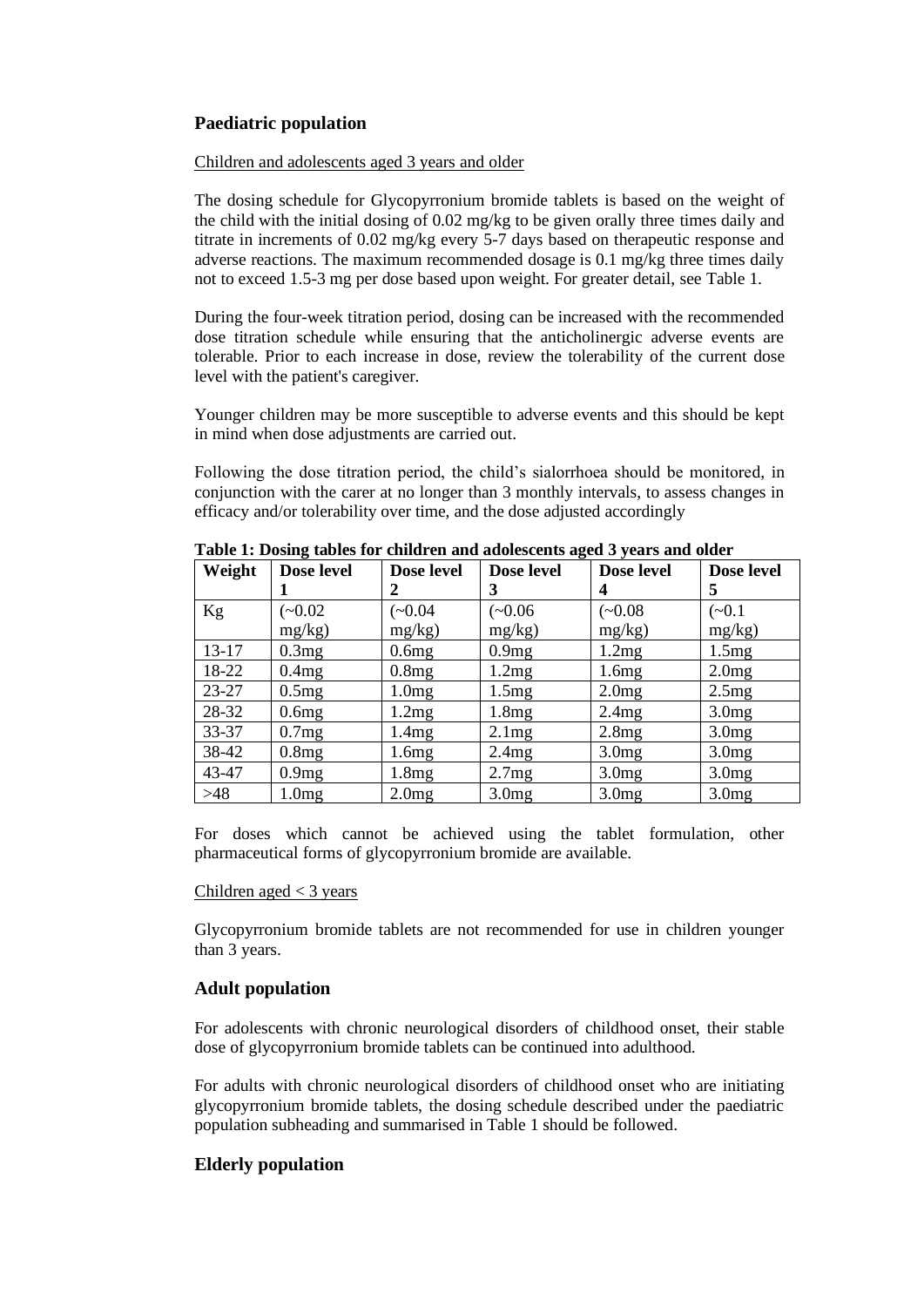The elderly have a longer elimination half-life and reduced medicinal product clearance as well as limited data to support efficacy in short-term use. As such glycopyrronium bromide tablets should not be used in patients over the age of 65 years.

#### Renal Impairment

Elimination of glycopyrronium is severely impaired in patients with renal failure. Glycopyrronium is contraindicated in those with severe renal failure (see section 4.3).

For patients with Mild to moderate renal impairment (eGFR  $\langle 90 - \rangle 30$  $ml/min/1.73m<sup>2</sup>$ ) doses should be reduced by 30%.

#### Hepatic impairment

Clinical studies have not been conducted in patients with hepatic impairment. Glycopyrronium is cleared predominantly from the systemic circulation by renal excretion and hepatic impairment is not thought to result in a clinically relevant increase in systemic exposure of glycopyrronium. Other licensed glycopyrronium products are not all interchangeable on a milligram for-milligram basis due to differences in bioavailability; please refer to the approved posology of the product if changing between products.

## *Method of administration*

For oral administration only.

For patients who cannot swallow tablets, other pharmaceutical forms should be used.

Co-administration with food results in a marked decrease in systemic medicinal product exposure. Dosing should be at least one hour before or at least two hours after meals or at consistent times with respect to food intake. High fat food should be avoided. Where the patient's specific needs determine that co-administration with food is required, dosing of the medicinal product should be consistently performed during food intake (see section 5.2)

# **4.3 Contraindications**

Hypersensitivity to the active substance(s) or to any of the excipients listed in section 6.1

In common with other antimuscarinics Pregnancy and breast-feeding Angle-closure glaucoma Myasthenia gravis (large doses of quaternary ammonium compounds have been shown to antagonise end plate nicotinic receptors) History of intestinal obstruction Paralytic ileus Ulcerative colitis Pyloric stenosis Urinary retention Prostatic enlargement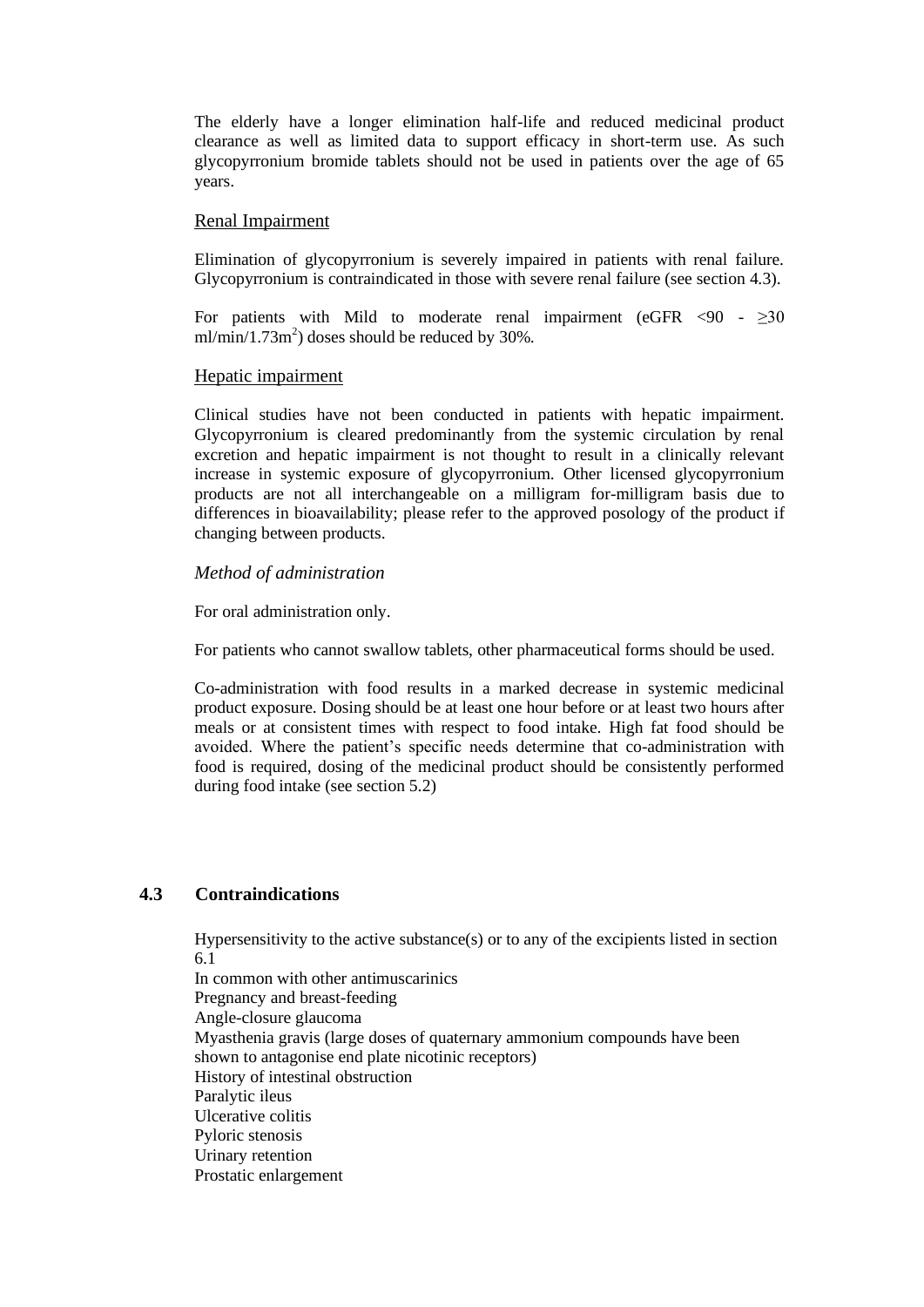Severe renal impairment (eGFR < 30 ml/min/ $1.73$ m<sup>2</sup>), including those with end-stage renal disease requiring dialysis.

Concomitant treatment with (see section 4.5):

- potassium chloride solid oral dose products;
- anticholinergics.

# **4.4 Special warnings and precautions for use**

## Anticholinergic effects

Anticholinergic effects such as urinary retention, constipation and overheating due to inhibition of sweating may be dose dependent and difficult to assess in a disabled child.

Monitoring by physicians and caregivers is required with adherence to the management instructions below:

## Management of important anticholinergic side effects

The carer should stop treatment and seek advice from the prescriber in the event of:

- constipation
- urinary retention
- pneumonia
- allergic reaction
- pyrexia
- very hot weather
- changes in behaviour.

After evaluating the event, the prescriber will decide if treatment should remain stopped or if this should continue at a lower dose.

## Lack of long-term safety data

Published safety data are not available beyond 24 weeks treatment duration. Given the limited long-term safety data available and the uncertainties around the potential risk for carcinogenicity, total treatment duration should be kept as short as possible. If continuous treatment is needed (e.g., in a palliative setting) or the treatment is repeated intermittently (e.g., in the non-palliative setting treating chronic disease) benefits and risks should be carefully considered on a case-by-case basis and treatment should be closely monitored.

## Mild to moderate sialorrhoea

Due to the low potential benefit and the known adverse effect profile, glycopyrronium bromide tablets should not be given to children with mild to moderate sialorrhoea.

## Cardiac disorders

Glycopyrronium should be used with caution in patients with acute myocardial infarction, hypertension, coronary artery disease, cardiac arrhythmias and conditions characterised by tachycardia (including thyrotoxicosis, cardiac insufficiency, cardiac surgery) due to the potential increase in heart rate, blood pressure and rhythm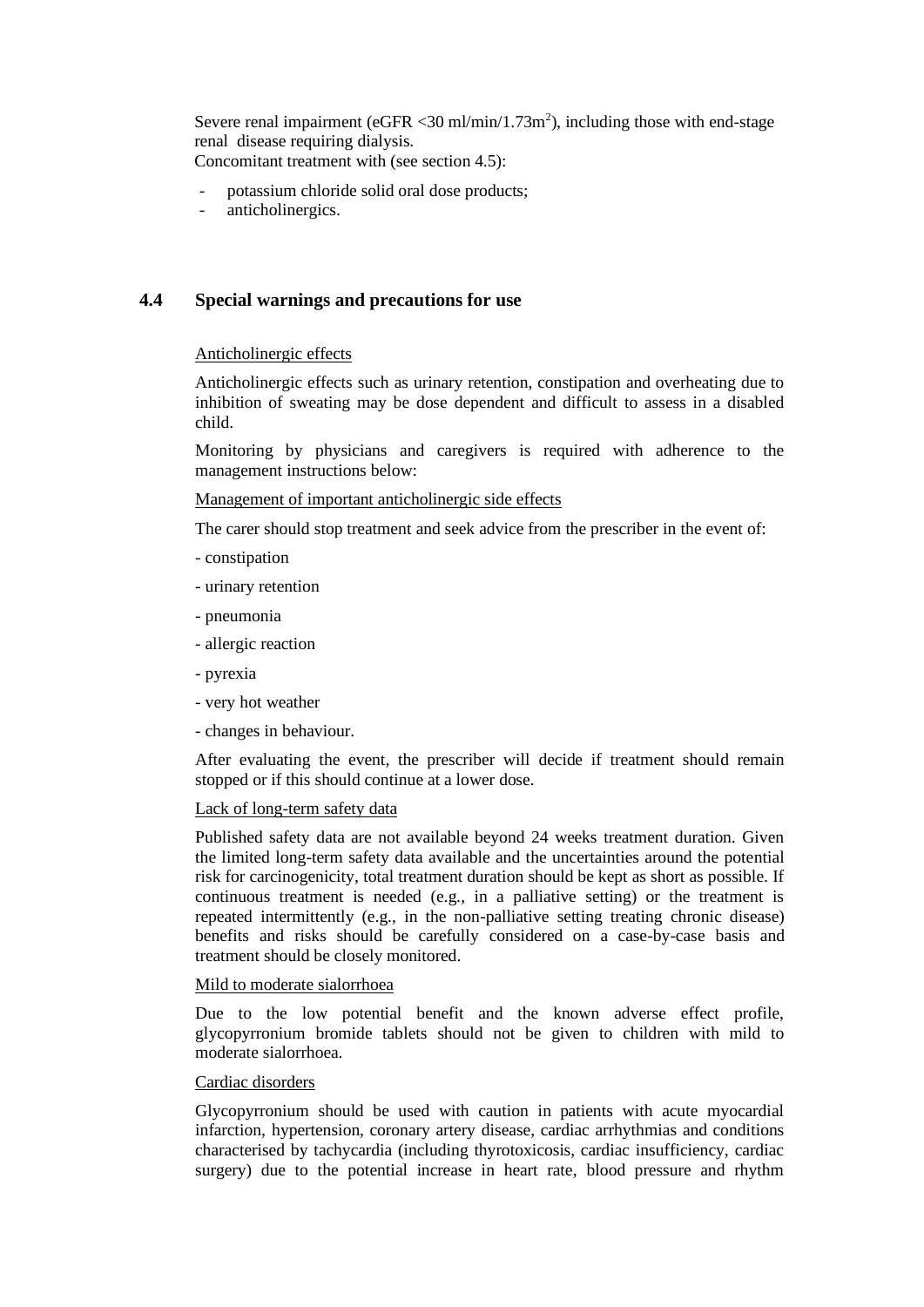disorders produced by its administration. The carer should be advised to measure the pulse rate if the child seems unwell and report very fast or very slow heart rate.

#### Gastro-intestinal disorders

Antimuscarinics such as glycopyrronium should be used with caution in patients with gastro-oesophageal reflux disease, pre-existing constipation, and diarrhoea.

#### Dental

Since reduced salivation can increase the risk of oral cavities and periodontal diseases, it is important that patients receive adequate daily dental hygiene and regular dental health checks.

#### **Respiratory**

Glycopyrronium can cause thickening of secretions, which may increase the risk of respiratory infection and pneumonia. Glycopyrronium should be discontinued if pneumonia is present.

#### Central nervous system adverse events

Increased central nervous system effects have been reported in clinical trials including irritability; drowsiness; restlessness; over activity; short attention span; frustration; mood changes; temper outbursts or explosive behaviour; excessive sensitivity; seriousness or sadness; frequent crying episodes; fearfulness. Behavioural changes should be monitored. As a consequence of its quaternary charge, glycopyrronium has limited ability to penetrate the blood brain barrier, although the extent of penetration is unknown. Caution should be exercised in patients with compromised blood brain barrier e.g., intraventricular shunt, brain tumour, encephalitis.

# Children below the age of 3 years

Glycopyrronium bromide is not recommended in children below the age of 3 years since there is very limited data on the efficacy and safety of glycopyrronium in this age group.

## Growth and development

The effects of glycopyrronium on the reproductive system have not been investigated. Whilst clinical studies do not report any short or long-term effect of glycopyrronium on neurodevelopment or growth, no studies have been conducted to specifically address these issues.

## Lactose

This medicine contains Lactose. Patients with rare hereditary problems of galactose intolerance, the Lapp lactase deficiency or glucose-galactose malabsorption should not take this medicine.

# Sodium

This medicine contains less than 1 mmol sodium (23 mg) per tablet, that is to say essentially 'sodium-free'.

# **4.5 Interaction with other medicinal products and other forms of interaction**

No interaction studies have been performed.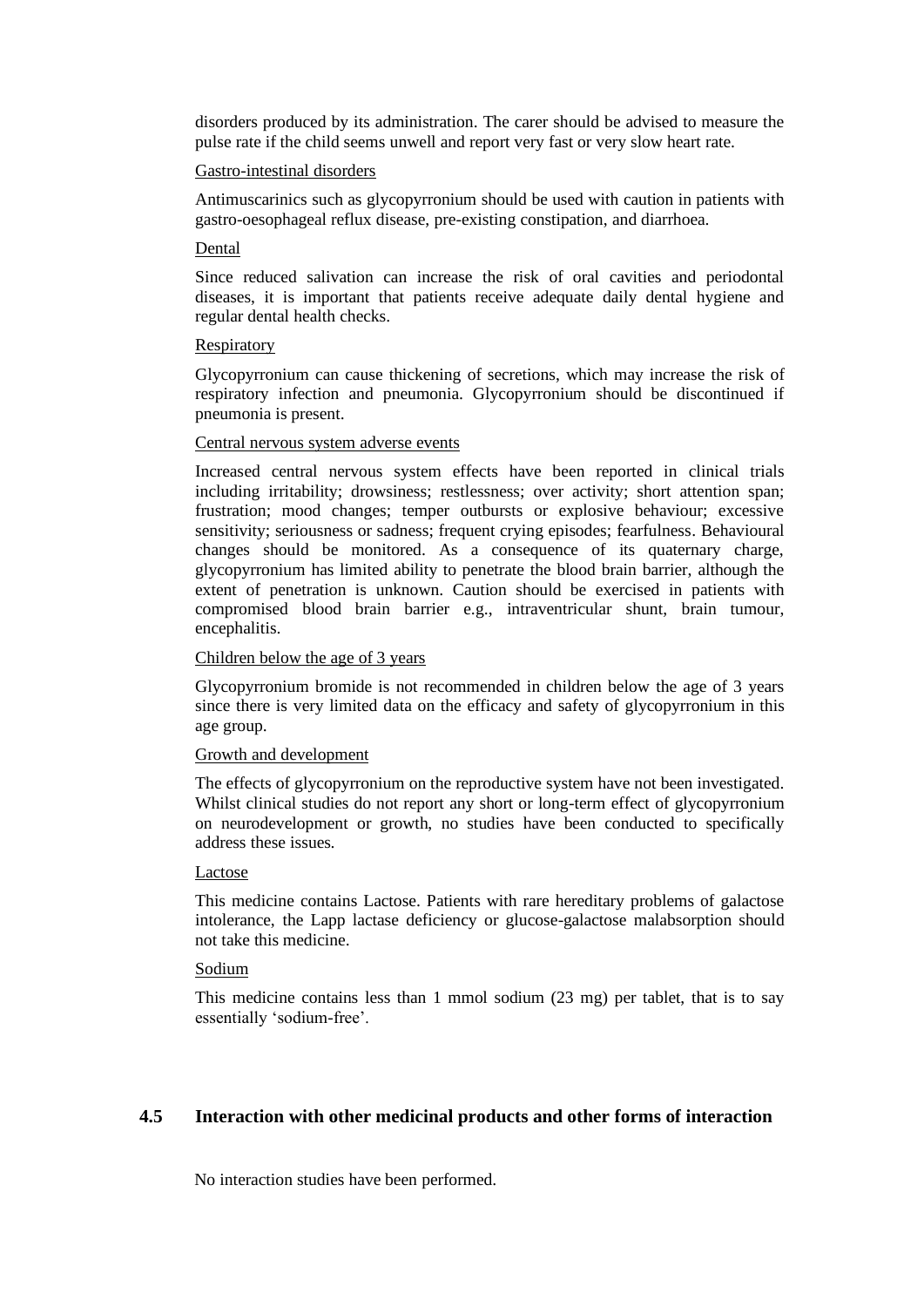#### Paediatric population

There are limited data available relating to interactions with other medicinal products in the paediatric age group. The following medicinal product interaction information is relevant to glycopyrronium

#### Contraindications of concomitant use

Concomitant use of the following medicinal products is contraindicated (see section 4.3):

Potassium chloride solid oral dose: glycopyrronium may potentiate the risk of upper gastrointestinal injury associated with oral solid formulations of potassium chloride due to increased gastrointestinal transit time creating a high localized concentration of potassium ions.

An association with upper GI bleeding and small bowel ulceration, stenosis, perforation, and obstruction has been observed.

Anticholinergics: concomitant use of anticholinergics may increase the risk of anticholinergic side effects. Anticholinergics may delay the gastrointestinal absorption of other anticholinergics administered orally and also increase the risk of anticholinergic side effects.

#### Concomitant use to be considered with caution

Concomitant use of the following medicinal products should be considered with caution:

Antispasmodics: glycopyrronium may antagonize the pharmacologic effects of gastrointestinal prokinetic active substances such as domperidone and metoclopramide.

Topiramate: glycopyrronium may potentiate the effects of oligohidrosis and hyperthermia associated with the use of topiramate, particularly in paediatric patients;

Sedating antihistamines: may have additive anticholinergic effects. A reduction in anticholinergic and/or antihistamine dosage may be necessary;

Neuroleptics/antipsychotics: the effects of active substances such as phenothiazines, clozapine and haloperidol may be potentiated. A reduction in anticholinergic and/or neuroleptic/antipsychotic dose may be necessary;

Skeletal muscle relaxants: Use of anticholinergics after administration of botulinum toxin may potentiate systemic anticholinergic effects;

Tricyclic antidepressants and MAOIs: may have additive anticholinergic effects. A reduction in anticholinergic and/or tricyclic antidepressants and MAOIs dosage may be necessary.

Opioids: active substances such as pethidine and codeine may result in additive central nervous system and gastrointestinal adverse effects and increase the risk of severe constipation or paralytic ileus and CNS depression. If concomitant use cannot be avoided, patients should be monitored for potentially excessive or prolonged CNS depression and constipation;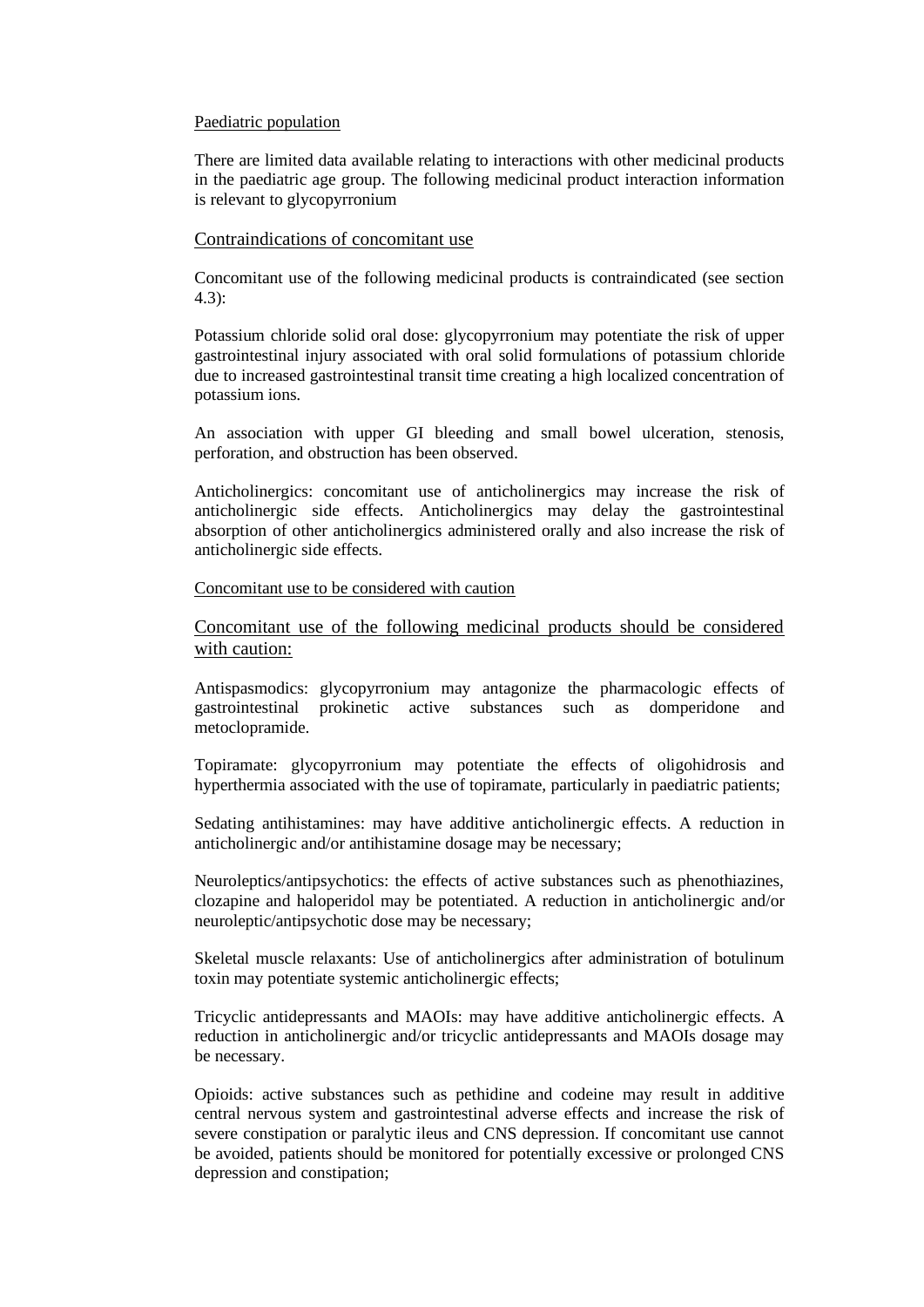Corticosteroids: Steroid-induced glaucoma may develop with topical, inhaled, oral or intravenous, steroid administration. Concomitant use may result in increased intraocular pressure via an open- or a closed-angle mechanism;

Other Medicinal products with anticholinergic properties (e.g., antihistamines, antidepressants) may cause cumulative parasympatholytic effects including dry mouth, urinary retention, constipation and confusion, and an increased risk of anticholinergic intoxication syndrome.

# **4.6 Fertility, pregnancy and lactation**

# Women of child-bearing potential

Women of childbearing potential must use effective contraception during treatment.

## Pregnancy

There are no data on the use of glycopyrronium bromide tablets in pregnant women. The assessment of reproductive endpoints for glycopyrronium is limited (see section 5.3). Glycopyrronium is contraindicated in pregnancy (see section 4.3).

# **Breastfeeding**

Safety in breast-feeding has not been established. Use whilst breast feeding is contraindicated (see section 4.3).

## Fertility

There are no data on the effects of glycopyrronium bromide tablets on male or female fertility. Reproductive performance in rats given glycopyrronium shows a decrease in the rate of conception and in survival rate at weaning. There are insufficient data in the public domain to adequately assess effects on the reproductive system in young adults (see section 5.3).

# **4.7 Effects on ability to drive and use machines**

Glycopyrronium Bromide tablets may influence the ability to drive and use machines because it may produce drowsiness or blurred vision. In this event, the patient should be warned not to engage in activities requiring mental alertness such as operating a motor vehicle or other machinery, riding a bicycle, or performing hazardous work while taking this drug.

# **4.8 Undesirable effects**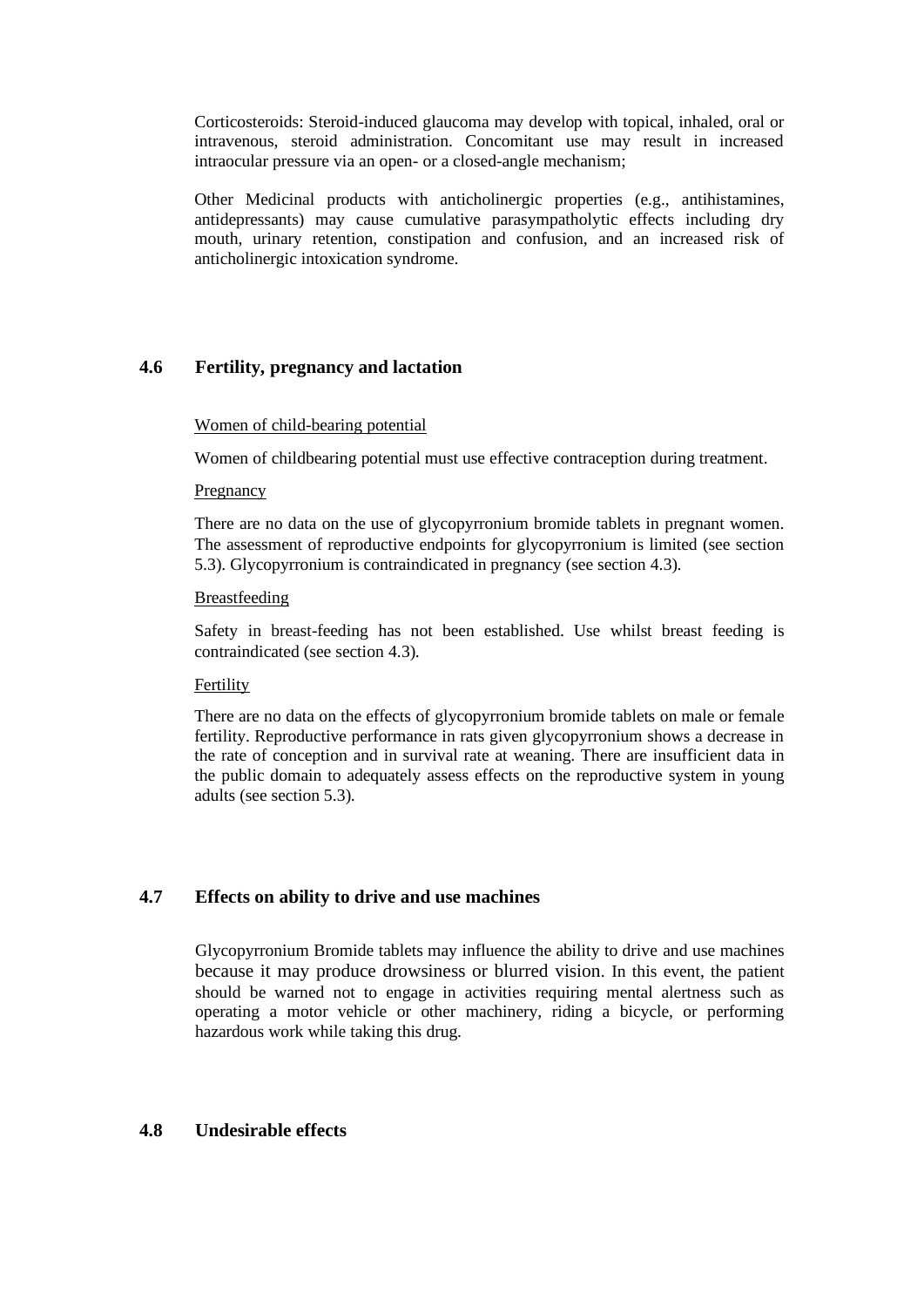#### Summary of the safety profile

Adverse reactions are common with glycopyrronium due to its known pharmacodynamic anticholinergic effects. The efficacy of the medicinal product should be balanced against the adverse reactions and the dose monitored regularly and adjusted, as necessary. The most common anticholinergic adverse reactions in the placebo-controlled studies (see section 5.1) related to the gastrointestinal system and were dry mouth, constipation, diarrhoea, and vomiting, all of which occurred at a rate of ≥15%. The safety profile is further characterised by other symptoms, related to the anticholinergic effects at a rate of  $\geq$ 15%, including urinary retention, flushing and nasal congestion. Adverse reactions are more common with higher doses and prolonged use

## Tabulated list of adverse reactions

Adverse reactions reported in the literature for trials using glycopyrronium for sialorrhoea in the paediatric population (including 2 placebo-controlled trials, an uncontrolled safety study using glycopyrronium for a 6-month period, and 3 supportive studies with adverse event data in the target population) are listed by MedDRA system organ class (Table 3). Within each system organ class, the adverse reactions are ranked by frequency, with the most frequent reactions first. Within each frequency grouping, adverse reactions are presented in order of decreasing seriousness. In addition, the corresponding frequency category for each adverse reaction is based on the following convention: very common  $(21/10)$ ; common  $(\geq 1/100$  to <1/10) uncommon (>1/1000 to <1/100) rare (>1/10000 to <1/1000) very rare (<1/10000) not known (cannot be estimated from the available data).

| <b>Adverse reaction</b>                       | <b>Frequency/category</b> |  |  |  |  |
|-----------------------------------------------|---------------------------|--|--|--|--|
| <b>Infections and infestations</b>            |                           |  |  |  |  |
| Upper respiratory infection                   | Common                    |  |  |  |  |
| Pneumonia                                     | Common                    |  |  |  |  |
| Urinary tract infection                       | Common                    |  |  |  |  |
| <b>Psychiatric disorders</b>                  |                           |  |  |  |  |
| Irritability                                  | Very common               |  |  |  |  |
| Agitation                                     | Common                    |  |  |  |  |
| Drowsiness                                    | Common                    |  |  |  |  |
| Restlessness                                  | Not known                 |  |  |  |  |
| Overactivity                                  | Not known                 |  |  |  |  |
| Short attention span                          | Not known                 |  |  |  |  |
| Frustration                                   | Not known                 |  |  |  |  |
| Mood variable                                 | Not known                 |  |  |  |  |
| Temper tantrum                                | Not known                 |  |  |  |  |
| Intermittent explosive disorders              | Not known                 |  |  |  |  |
| Sensitivity, shyness, and social withdrawal   | Not known                 |  |  |  |  |
| disorder specific to childhood or adolescence |                           |  |  |  |  |
| Feeling sad                                   | Not known                 |  |  |  |  |
| Crying                                        | Not known                 |  |  |  |  |
| Fear                                          | Not known                 |  |  |  |  |
| <b>Nervous system disorders</b>               |                           |  |  |  |  |
| Headache                                      | Uncommon                  |  |  |  |  |
| Insomnia                                      | Not known                 |  |  |  |  |
| <b>Eye disorders</b>                          |                           |  |  |  |  |

#### List of Adverse Reaction Frequency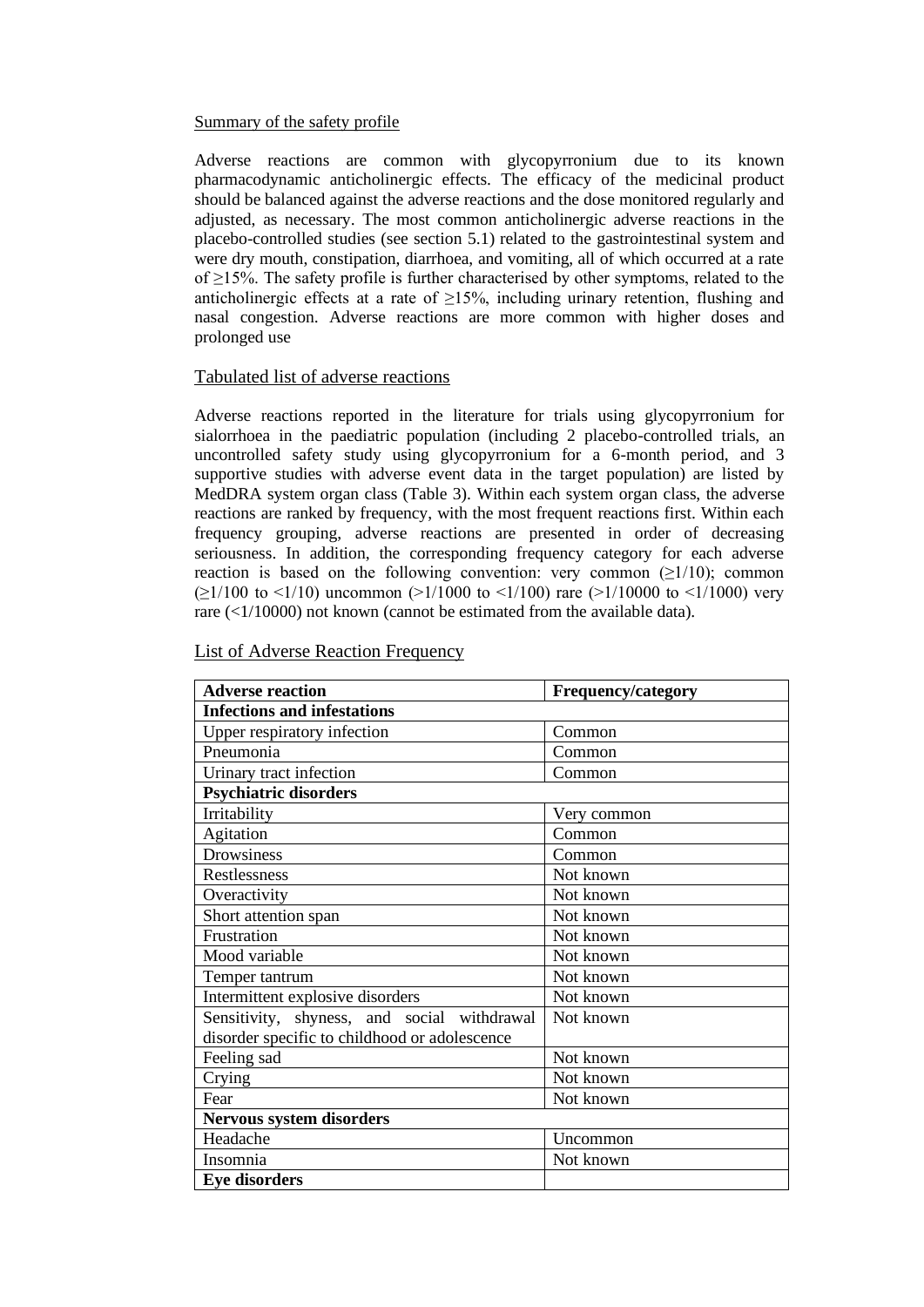| Mydriasis                                                   | Uncommon    |  |  |  |  |  |
|-------------------------------------------------------------|-------------|--|--|--|--|--|
| Nystagmus                                                   | Uncommon    |  |  |  |  |  |
| Angle-closure glaucoma                                      | Not known   |  |  |  |  |  |
| Photophobia                                                 | Not known   |  |  |  |  |  |
| Dry eyes                                                    | Not Known   |  |  |  |  |  |
| <b>Cardiac disorders</b>                                    |             |  |  |  |  |  |
| Flushing                                                    | Very common |  |  |  |  |  |
| Transient bradycardia                                       | Not known   |  |  |  |  |  |
| Respiratory, thoracic, and mediastinal disorders            |             |  |  |  |  |  |
| Nasal congestion                                            | Very common |  |  |  |  |  |
| Epistaxis                                                   | Common      |  |  |  |  |  |
| Reduced bronchial secretions                                | Very common |  |  |  |  |  |
| Sinusitis                                                   | Not known   |  |  |  |  |  |
| <b>Gastrointestinal disorders</b>                           |             |  |  |  |  |  |
| Dry mouth                                                   | Very common |  |  |  |  |  |
| Constipation                                                | Very common |  |  |  |  |  |
| Diarrhoea                                                   | Very common |  |  |  |  |  |
| Vomiting                                                    | Very common |  |  |  |  |  |
| Halitosis                                                   | Uncommon    |  |  |  |  |  |
| Pseudo-obstruction                                          | Uncommon    |  |  |  |  |  |
| Gastrointestinal mobility disorder                          | Uncommon    |  |  |  |  |  |
| Oesophageal candidiasis                                     | Uncommon    |  |  |  |  |  |
| Nausea                                                      | Not known   |  |  |  |  |  |
| Skin and subcutaneous tissue disorders                      |             |  |  |  |  |  |
| Rash                                                        | Common      |  |  |  |  |  |
| Dryness of the skin                                         | Not known   |  |  |  |  |  |
| Inhibition of sweating                                      | Not known   |  |  |  |  |  |
| <b>Renal and urinary disorders</b>                          |             |  |  |  |  |  |
| Urinary retention                                           | Very common |  |  |  |  |  |
| Urinary urgency                                             | Not known   |  |  |  |  |  |
| <b>General disorders and administration site conditions</b> |             |  |  |  |  |  |
| Pyrexia                                                     | Common      |  |  |  |  |  |
| Dehydration                                                 | Uncommon    |  |  |  |  |  |
| Thirst in hot weather                                       | Uncommon    |  |  |  |  |  |
| Angioedema                                                  | Not known   |  |  |  |  |  |
| Allergic reaction                                           | Not known   |  |  |  |  |  |

# Description of selected adverse reactions

# Urinary retention

Urinary retention is a known adverse reaction associated with anticholinergic medicinal products (15%). Glycopyrronium treatment should be withdrawn until the urinary retention resolves.

#### Pneumonia

Pneumonia is a known adverse reaction associated with anticholinergic medicinal products (7.9%). Glycopyrronium treatment should be withdrawn until the pneumonia resolves.

# Constipation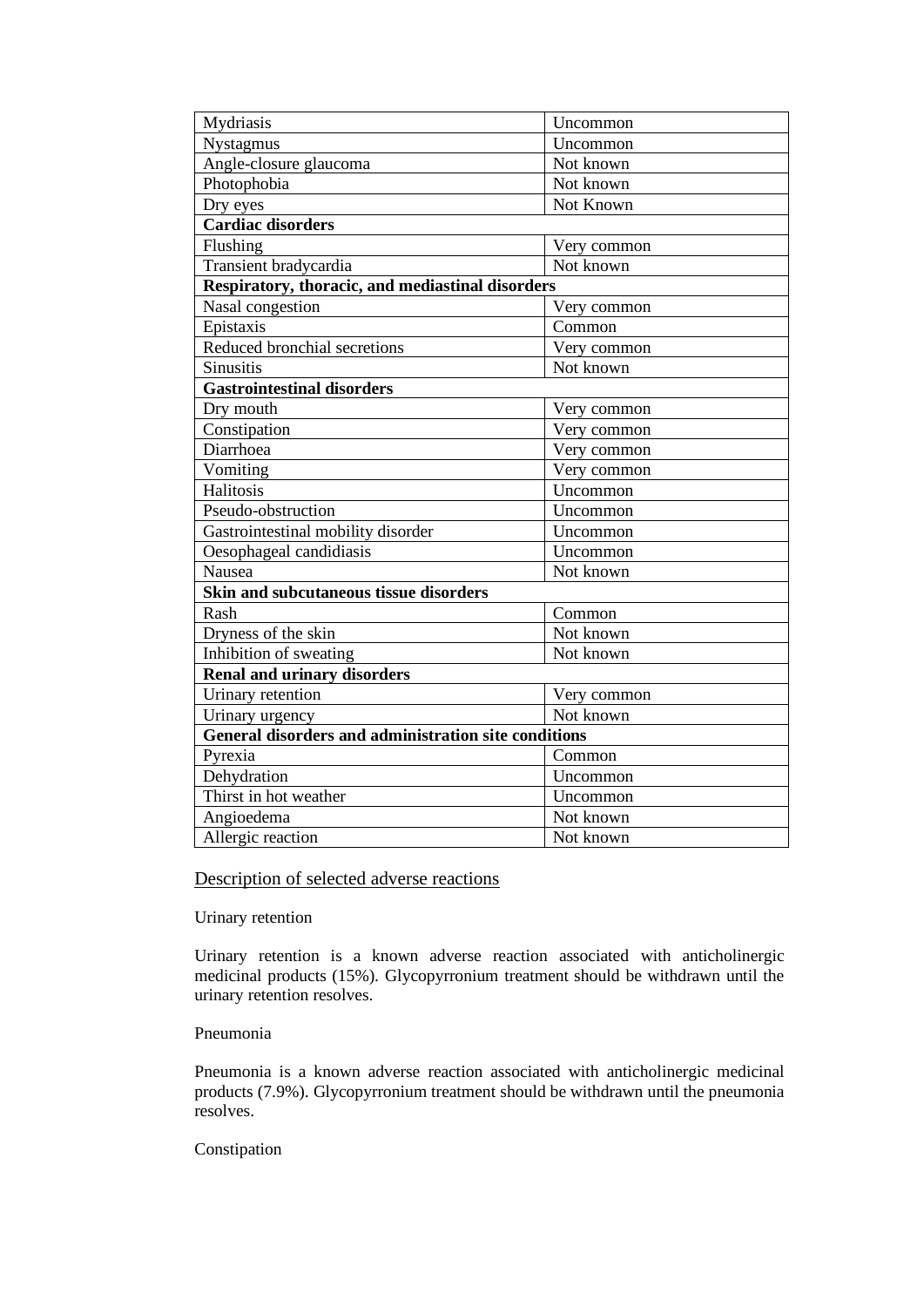Constipation is a known adverse reaction associated with anticholinergic medicinal products (30%). Glycopyrronium treatment should be withdrawn until the constipation resolves.

#### Central Nervous System

Although glycopyrronium has limited ability to cross the blood brain barrier, increased central nervous system effects have been reported in clinical trials (23%). Such effects should be discussed with the carer during treatment reviews and a dose reduction considered

## Cardiac disorders

Glycopyrronium is known to have an effect on heart rate and blood pressure at doses used during anaesthesia although clinical trials in children with chronic drooling have not shown this effect. An effect on the cardiovascular system should be considered when assessing tolerability.

## Haematology and chemistry

A decrease of >10% from the normal reference range at baseline for absolute neutrophil (11.2%) and red blood cell (11.1%) count, and increases >10% from the normal reference range at baseline for monocyte (16.7%) and absolute monocyte (11.2%) counts has been seen. Decreases >10% from the normal reference range at baseline were observed for carbon dioxide (15.1%), bicarbonate (13.3%), and creatinine (10.7%) concentrations.

## **Reporting of suspected adverse reactions**

Reporting suspected adverse reactions after authorisation of the medicinal product is important. It allows continued monitoring of the benefit/risk balance of the medicinal product. Healthcare professionals are asked to report any suspected adverse reactions via the Yellow Card Scheme at: [www.mhra.gov.uk/yellowcard](http://www.mhra.gov.uk/yellowcard) or search for MHRA Yellow Card in the **Google Play** or **Apple App Store**. By reporting side effects, you can help provide more information on the safety of this medicine.

## **4.9 Overdose**

#### Symptoms

Overdose of glycopyrronium can result in anticholinergic syndrome, produced by the inhibition of cholinergic neurotransmission at muscarinic receptor sites. Clinical manifestations are caused by CNS effects, peripheral nervous system effects, or both. Common manifestations include flushing, dry skin and mucous membranes, mydriasis with loss of accommodation, altered mental status and fever. Additional manifestations include sinus tachycardia, decreased bowel sounds, functional ileus, urinary retention, hypertension, tremulousness, and myoclonic jerking.

#### Management

Patients presenting with anticholinergic toxicity should be transported to the nearest emergency facility with advanced life support capabilities. Pre-hospital gastrointestinal decontamination with activated charcoal is not recommended because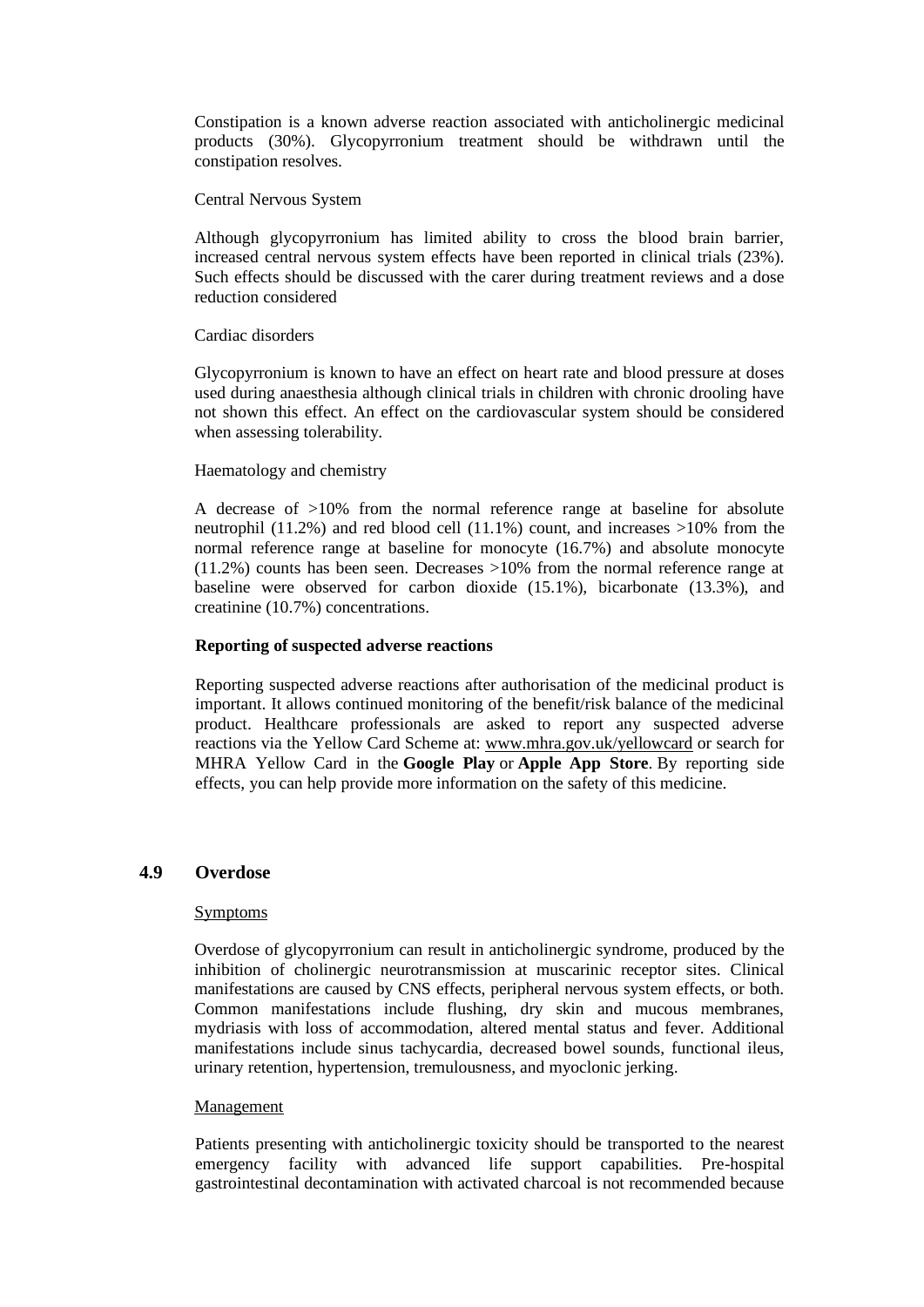of the potential for somnolence and seizures and the resulting risk of pulmonary aspiration. At hospital, activated charcoal can be administered if the patient's airways can be adequately protected. Physostigmine salicylate is recommended when tachydysrhythmia with subsequent hemodynamic compromise, intractable seizure, severe agitation, or psychosis is present. Patients and/or parents/caregivers should be counselled to ensure an accurate dose is given each time, in order to prevent the harmful consequences of anticholinergic reactions of glycopyrronium seen with dosing errors or overdose.

# **5 PHARMACOLOGICAL PROPERTIES**

# **5.1 Pharmacodynamic properties**

Pharmacotherapeutic group: Medicinal products for functional gastrointestinal disorders, synthetic anticholinergics; ATC Code: A03AB02

Glycopyrronium is a quaternary ammonium antimuscarinic with peripheral effects similar to atropine.

Antimuscarinics are competitive inhibitors of the actions of acetylcholine at the muscarinic receptors of autonomic effector sites innervated by parasympathetic (cholinergic postganglionic) nerves. They also inhibit the action of acetylcholine where smooth muscle lacks cholinergic innervation.

Salivation is primarily mediated by parasympathetic innervation of the salivary glands. Glycopyrronium competitively inhibits cholinergic muscarinic receptors in salivary glands and other peripheral tissues, thus indirectly reducing the rate of salivation.

Glycopyrronium has little effect on cholinergic stimuli at nicotinic acetylcholine receptors, on structures innervated by postganglionic cholinergic neurons, and on smooth muscles that respond to acetylcholine but have no cholinergic innervation.

Peripheral antimuscarinic effects that are produced as the dose increases are: decreased production of secretions from the salivary, bronchial, and sweat glands; dilatation of the pupils (mydriasis) and paralysis of accommodation (cyclopegia); increased heart rate; inhibition of micturition and reduction in gastrointestinal tone; inhibition of gastric acid secretion

Placebo controlled efficacy data includes patients with a treatment duration of 8 weeks. There is no placebo or comparator- controlled data beyond 8 weeks.

Zeller et al 2012 evaluated the efficacy of glycopyrronium bromide oral solution (1 mg/5 mL) in managing problem drooling associated with cerebral palsy and other neurologic conditions. Thirty-eight patients aged 3–23 years weighing at least 27 lb (12.2 kg) with severe drooling (clothing damp 5–7 days/week) were randomized to eight-weeks treatment with glycopyrronium ( $n = 20$ ), 20-100 μg/kg (not exceeding 3 mg in total) three times a day, or matching placebo  $(n = 18)$ . The first four weeks were an individual titration period in fixed steps depending on response followed by 4-weeks maintenance treatment. Primary efficacy endpoint was responder rate,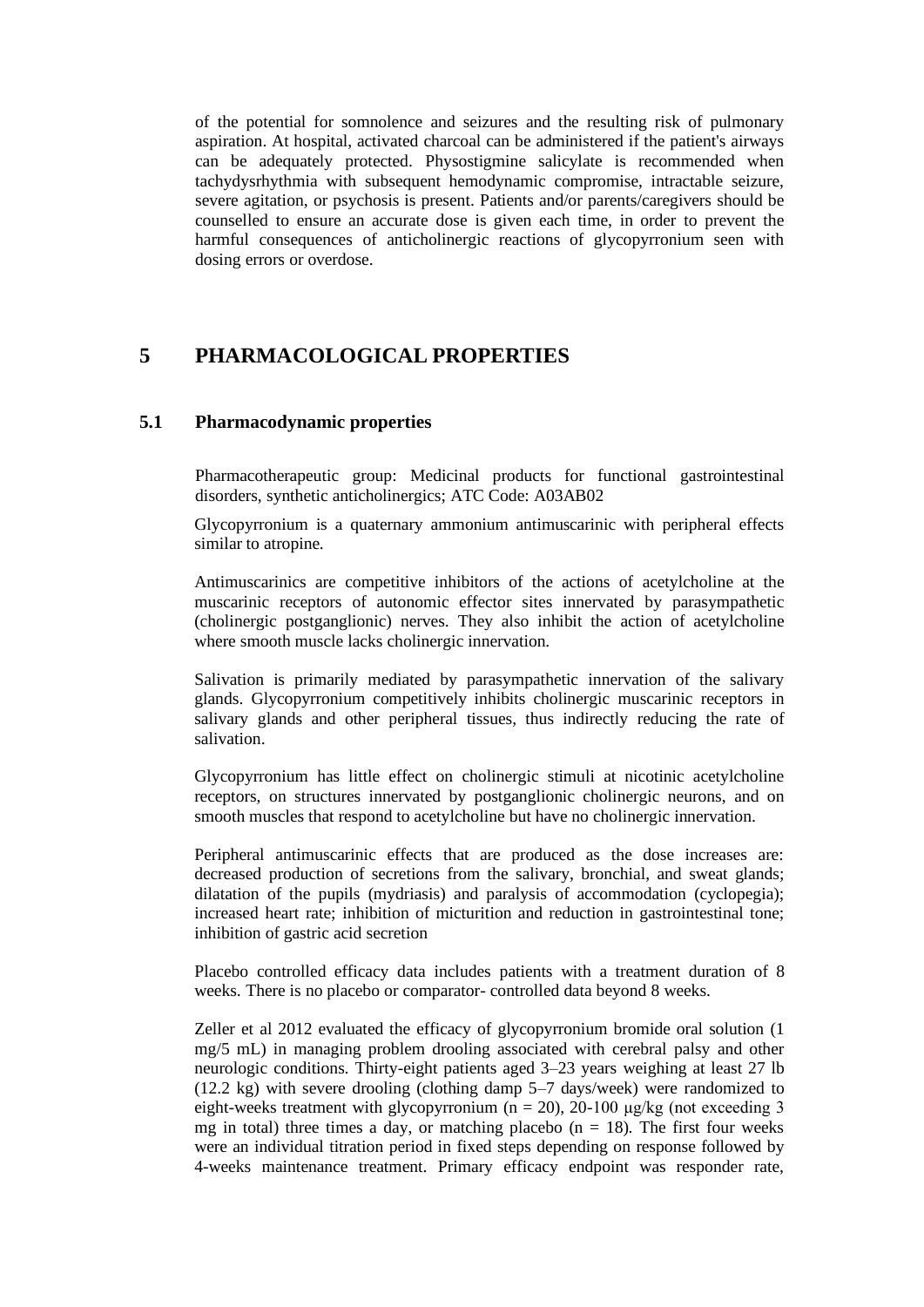defined as percentage showing ≥3-point improvement on the modified Teacher's Drooling Scale (mTDS). The primary analysis population was revised to only comprise patients with an age of 3 -16 years which rendered 19 patients in the glycopyrrolate oral solution group and 17 in the placebo group. Responder rate was defined as at least a 3-point improvement in modified Teacher's Drooling Scale (mTDS)

| Responder<br>rate | At least a<br>3-point     | <b>Mean improvements in mTDS</b>   |
|-------------------|---------------------------|------------------------------------|
| at week 8         | improvement in mTDS       |                                    |
| Glycopyrronium    | 14 of 19 patients (73.7%) | 3.94 points (SD: 1.95; 95%; CI:    |
|                   |                           | $2.97 - 4.91$                      |
| Placebo           | 3 of 17 patients (17.6%)  | 0.71 points (SD: 2.14; 95% CI: $-$ |
|                   |                           | $0.43 - 1.84$                      |
| value             | $p = 0.0011$              | p < 0.0001                         |

In addition, 84% of physicians and 100% of parents/caregivers regarded glycopyrrolate as worthwhile compared with 41% and 56%, respectively, for placebo (p≤0.014). Most frequently reported treatment-emergent adverse events (glycopyrrolate vs placebo) were dry mouth, constipation, vomiting and nasal congestion.

The safety and efficacy of glycopyrronium have been studied in an open labelled study with no control group over a 24-week period in children aged 3 to 18 years. At the week 24/exit visit, 52.3% (95% confidence interval 43.7–60.9) of patients (n=130) had an at least three-point decrease in mTDS from baseline and were classified as responders to treatment with oral glycopyrrolate solution. The adverse event profile was consistent with the one seen with anticholinergics (see section 4.4 and 4.8)

# **5.2 Pharmacokinetic properties**

Mean absolute oral bioavailability of glycopyrronium comparing a single 50  $\mu$ g/kg oral dose and a single 5  $\mu$ g/kg i.v. dose was low at approximately 3% (range 1.3– 13.3%) in children aged 7–14 years undergoing intraocular surgery ( $n = 6$ ) due to the medicinal product's low lipid solubility. Data from sparse PK sampling in children suggests dose proportional PK.

The bioavailability of oral glycopyrronium in children was between that of adults under fed and fasted conditions. Co-administration with food results in a marked decrease in systemic glycopyrronium exposure.

In adults, distribution of glycopyrronium was rapid following a single 6  $\mu$ g/kg i.v. dose; distribution half-life was  $2.2 \pm 1.3$  minutes. Following administration of <sup>3</sup>H labelled glycopyrronium more than 90% of the radiolabel disappeared from the plasma in 5 minutes, and almost 100% within 30 minutes, reflecting rapid distribution. Analyses of population pharmacokinetic data from healthy adults and children with cerebral palsy-associated chronic moderate to severe drooling who received glycopyrronium (route of administration and dosages not specified) did not demonstrate linear pharmacokinetics of the medicinal product.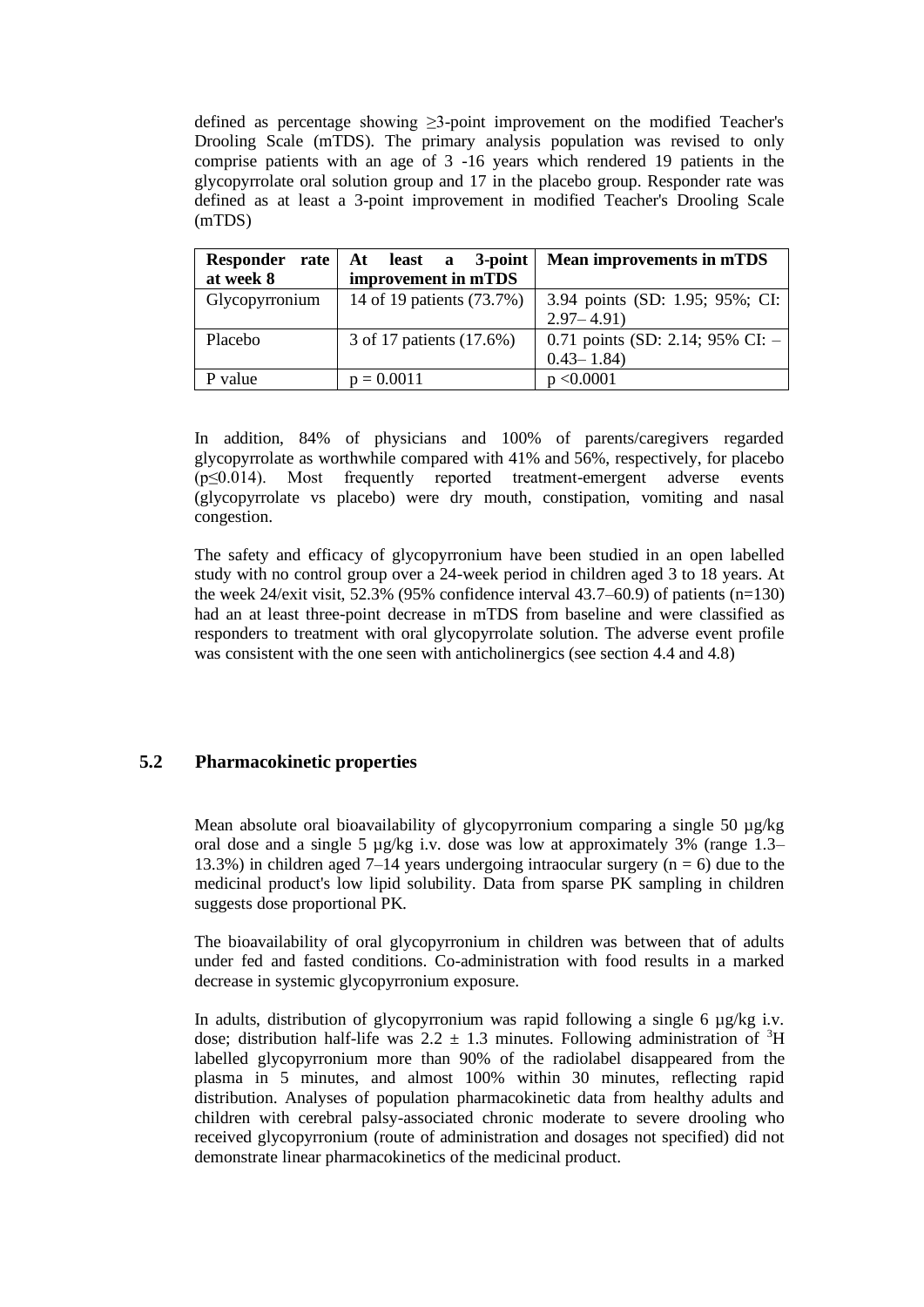The volume of distribution,  $0.64 \pm 0.29$  L/kg in adults is similar to that of total body water. Volume of distribution is somewhat higher in the paediatric population(s), in the range 1.31 to 1.83 L/kg.

The PK of glycopyrronium has been shown to be essentially independent of age in children in the age range  $0.19 - 14$  years administered a 5  $\mu$ g/kg i.v. single-dose. In most paediatric subjects, plasma glycopyrronium vs. time plots are reported to show a triexponential curve; adults generally show a biexponential curve. Modest changes in volume of distribution (Vss) and clearance (Cl) have been observed in children between 1 and 3 years of age, leading to a statistically significant shorter elimination half-life (t<sup> $\frac{1}{2}$ </sup>, z) than that observed in younger (3 years of age; p = 0.042) groups.

In a study in healthy adults, a 2000 µg single dose of glycopyrronium bromide resulted in an AUC of 2.39  $\mu$ g.h/L (fasted). An AUC0-6 h of 8.64  $\mu$ g.h/L was observed after 6 µg/kg i.v. glycopyrronium.

Based upon theoretical physicochemical considerations, the quaternary ammonium compound glycopyrronium would be expected to have low central bioavailability; no glycopyrronium was detectable in the CSF of anaesthetised surgical patients or patients undergoing caesarean section following a  $6 - 8$  µg/kg i.v. dose. In the paediatric population 5  $\mu$ g/kg i.v. glycopyrronium has low central bioavailability, except in the case where the blood brain barrier has been compromised (e.g., a shunt infection).

The primary route of elimination of glycopyrronium is via renal excretion, mainly as unchanged medicinal product. Approximately 65% of an i.v. dose is renally excreted within the first 24 hours. A small proportion  $(-5%)$  is eliminated in the bile.

The elimination half-life of glycopyrronium appears to be dependent on route of administration being  $0.83 \pm 0.27$  hours after i.v. administration, 75 minutes after i.m. administration and in the region of 2.5 - 4 h after oral (solution) administration, though again this was highly variable. That the latter two half-lives, and especially that for oral administration, are longer than for i.v. administration probably reflects the complex absorption and distribution of glycopyrronium by each route. It is possible that prolonged absorption after oral administration translates into elimination being faster than absorption (known as flip-flop kinetics, characterized by Ka < Ke).

The total body clearance of the medicinal product following an i.v. dose is relatively high at between 0.54  $\pm$  0.14 L/h/kg and 1.14  $\pm$  0.31 L/h/kg. As this exceeds the glomerular filtration rate and it appears that more than 50% of the dose is excreted unchanged in the urine, it is probable that the renal elimination of glycopyrronium involves both glomerular filtration and proximal tubular secretion by the base secretory mechanism.

A mean increase in total systemic exposure  $(AUC<sub>last</sub>)$  of up to 1.4-fold was seen in adult subjects with mild and moderate renal impairment  $(GFR \geq 30 \text{ml/min}/1.73 \text{m}^2)$ and up to 2.2-fold in subjects with severe renal impairment or end stage renal disease (estimated GFR  $\langle 30 \text{m} \rangle / \text{minute} / 1.73 \text{m}^2$ ). A 30% dose reduction (see section 4.2) is required for patients with mild to moderate renal impairment. Glycopyrronium is contraindicated in patients with severe renal impairment.

Baseline characteristics (age, weight, gender, and race) do not affect the pharmacokinetics of glycopyrronium.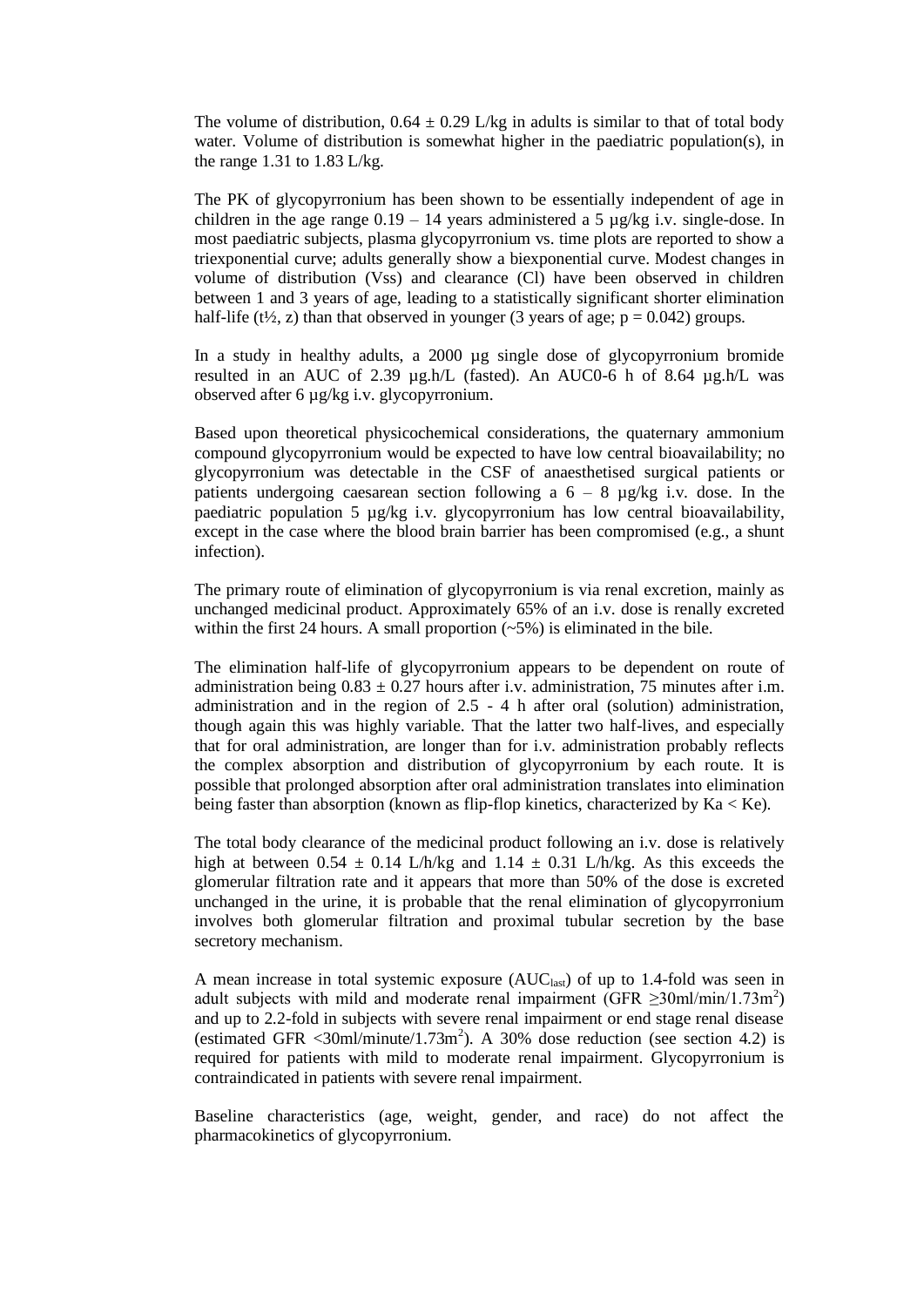Impaired hepatic function is not expected to affect the pharmacokinetics of glycopyrronium since the majority of the medicinal product is eliminated through the kidneys.

Co-administration with food results in a marked decrease in systemic glycopyrronium exposure (see section 4.2.).

Different formulations of glycopyrronium differ in bioavailability and should not be regarded as interchangeable (see section 4.2).

# **5.3 Preclinical safety data**

Non-clinical data, including genotoxicity or carcinogenicity studies have not been performed for glycopyrronium bromide. Limited non-clinical data reveal no special hazard for humans based on conventional studies of safety pharmacology or repeated dose toxicity.

The single-dose toxicity of glycopyrronium has been tested in a range of investigations, although only limited experimental details are available. Upon oral administration, high LD50 values of 550 mg/kg in mice and above 1000 mg/kg in rats were reported. In rats at higher doses (1500-2000 mg/kg) signs of toxicity were tremors, clonic and tonic convulsions and laboured breathing were observed prior to death, resulting from respiratory failure.

Chronic oral administration of glycopyrronium at doses of 4, 16 and 64 mg/kg for up to 27 weeks in dogs produced mydriasis, cycloplegia, xerostomia, emesis, occasional lacrimation, injection of sclera and rhinorrhoea

Extrapolation of safety margins to the paediatric population is not possible, as no exposure data are available from repeated dose toxicology studies and no studies in juvenile animals have been performed with glycopyrronium.

Data on reproductive endpoints for glycopyrronium are very limited. A reduction in corpora lutea was observed in female rats administered glycopyrronium. No effects on fertility were observed in male rats. Reproductive performance in rats given glycopyrronium shows a decrease in the rate of conception and in survival rate at weaning. The significance of the non-clinical findings for humans is not clear, and the lack of human data on the medicinal product leads to glycopyrronium being contraindicated in pregnant women. There are insufficient data in the public domain to adequately assess effects on the reproductive system in young adults, and safety in human pregnancy has not been established.

# **6 PHARMACEUTICAL PARTICULARS**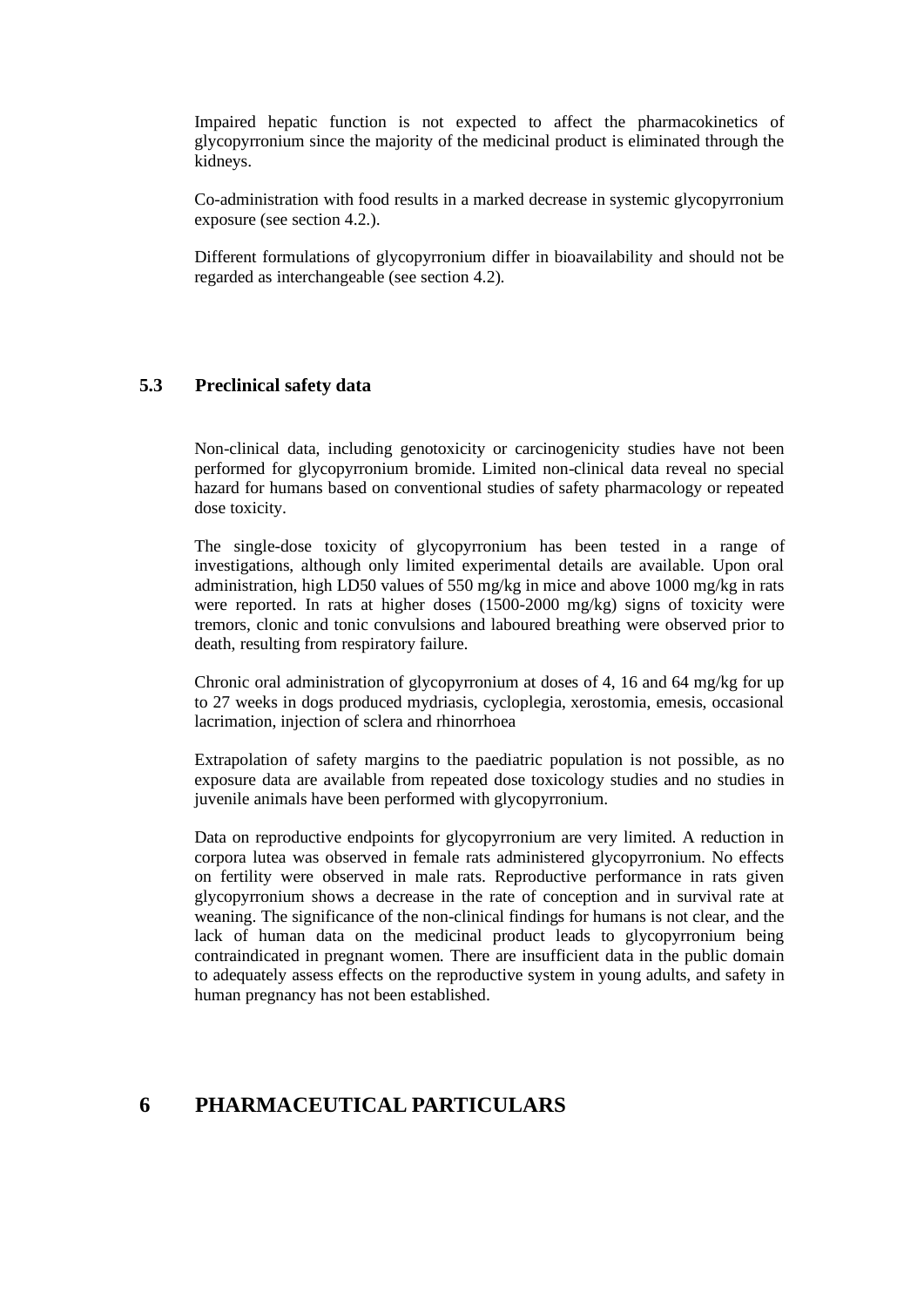# **6.1 List of excipients**

Lactose monohydrate, Anhydrous calcium hydrogen phosphate, Magnesium stearate, Povidone K-30, Sodium starch glycolate.

# **6.2 Incompatibilities**

None known

# **6.3 Shelf life**

Unopened bottle: 3 Years Do not use after five weeks of first opening Blister: 3 Years

# **6.4 Special precautions for storage**

Do not store above  $25^{\circ}$  C. Store in original container.

# **6.5 Nature and contents of container**

HDPE bottle with screw-cap Pack sizes: 100 tablets Alu-Alu Blister: packs of 10s, 20s, 30s, 50s, 60s, 90s, 100s, 14s, 28s, 56s, 84s & 112s (with or without calendar pack).

# **6.6 Special precautions for disposal**

No special requirements

Any unused product or waste material should be disposed of in accordance with local requirements